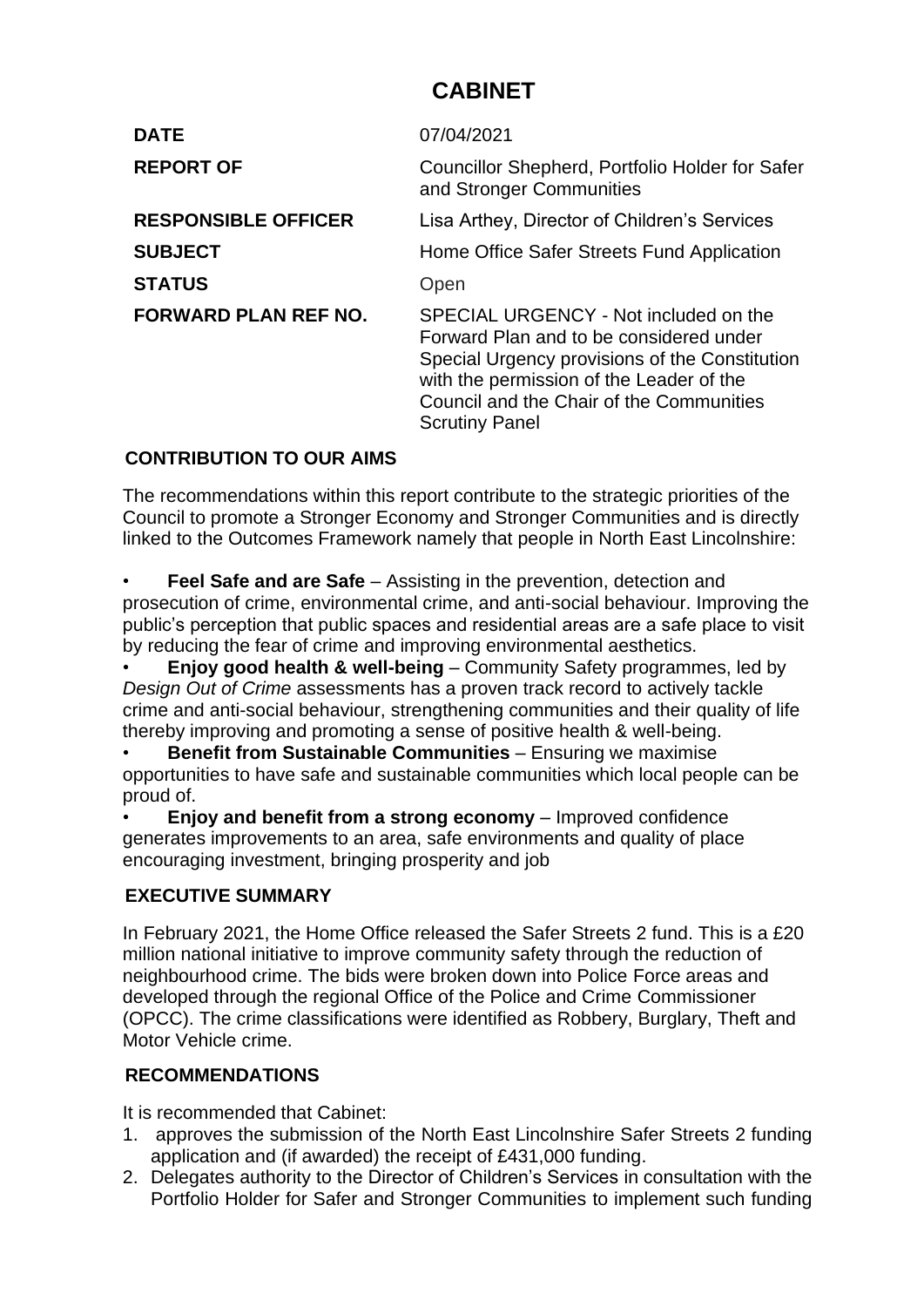in compliance with the terms of the grant, directed to the West Marsh ward of the borough, accepting that such investment may have a wider impact.

- 3. Authorises the Director of Children's Services in consultation with the Portfolio Holder for Safer and Stronger Communities to deal with any ancillary matter arising.
- 4. Authorises the Assistant Director Law, Governance and Assets to execute documentation arising.

#### **REASONS FOR DECISION**

The funding available of £431,000 requires a key decision from Cabinet as it is over the threshold of £350,000.

#### **1. BACKGROUND AND ISSUES**

- 1.1 In February 2021, the OPCC wrote to all Chief Executive Officers in the Humber region informing them of the Home Office Safer Streets fund round 2 requesting appetite to work together on a local proposal.
- 1.2 Following a meeting hosted by the OPCC in late February 2021 involving all local authority nominated leads, following application of the criteria it was identified that an area within the West Marsh ward was the best fit to this criteria and therefore be developed as a funding application. This area was chosen in order to be compliant with Home Office eligibility criteria in relation to specific levels of crime data within a small geographical area.
- 1.3 It is important to point out that this application process had a very short 3 week timeline from initial discussion to submission of application on the 26<sup>th</sup> March 2021.
- 1.4 Following Home Office eligibility guidance, an Environmental Visual Audit (EVA) was completed which identified the focus area to be a block of housing within the boundaries of Earl Street, Cromwell Road, Lord Street and Boulevard. This a single Lower Super Output Area of approximately 1500 houses of which 350 properties will be targeted.
- 1.5 The Audit report identified a high number of repeat victims within the area and fears and concerns relating to acquisitive crime and associated misuse of drugs. The report also highlighted that the area had relatively poor housing quality, a lack of preventative security measures, such as CCTV and residential target hardening. It also identified that alleyways were not secure, leaving houses vulnerable to fly tipping and acquisitive crime.
- 1.6 A local Task and Finish group was established involving senior managers who then developed a suitable approach. This approach forms the basis of the programme delivery model attached to the budget toolkit, detailing programme delivery.
- 1.7 The Council proposal is split in 3 separate sections.
	- **Community involvement** through the development of local community champions, under the umbrella of Neighbourhood Networking and the development of a community chest for both crime prevention and environmental aesthetics. This process will offer the project long term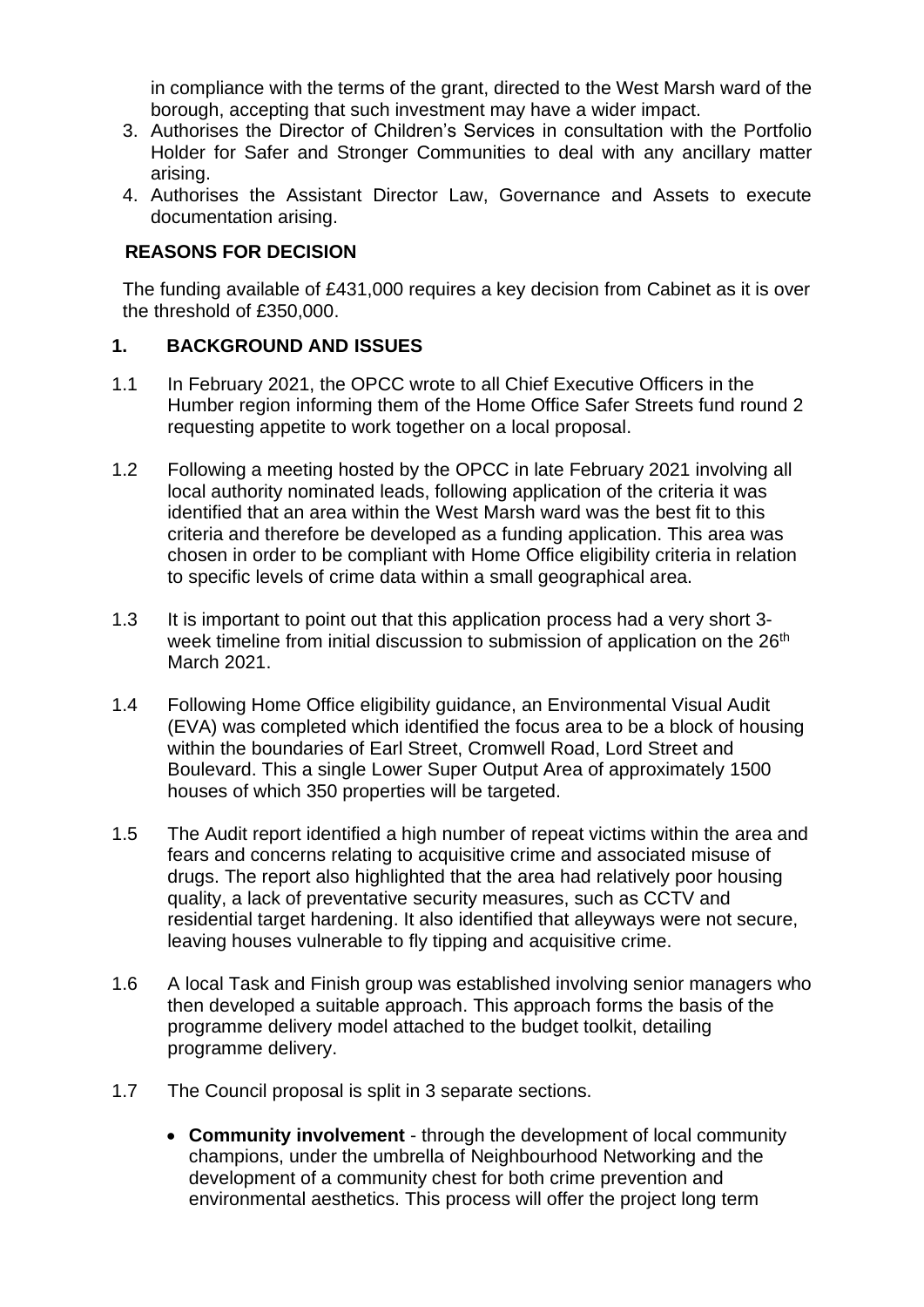sustainability, as the funding will offer set up costs and training. The community process will make environmental improvements to increase community pride in the area.

- **Target Hardening** for all houses within the geographical area and the attached alleyways. This will include a full assessment of the homes and alleyways and improvements made through Secure by Design (SBD), a Home Office approved process of community safety. This will include DNA smart water kits to mark property and valuables for all homes. Automated Number Plate Recognition (ANPR) cameras being installed on the outskirts of the ward to deter organised crime. Rapid Deployment Cameras (RDCs) and Dome Hawk CCTV to be installed in the wider area including parks and open spaces. Improved Street lighting in targeted areas.
- **Focused Operations by Humberside Police** on wanted offenders in the area with additional warrants issued to reduce issues of drug offending, such as possession and supply.
- 1.8 The North East Lincolnshire bid is the primary and only bid of the OPCC for Humberside.
- 1.9 The programme will be led by a Task and Finish group containing senior managers from all organisations and internal departments with a vested interest in this programme and independently chaired by the OPCC.
- 1.10 The £431,000 funding is broken down into 93% capital expenditure with supporting revenue costs being capped at 7%.
- 1.11 North East Lincolnshire will be responsible for the budget monitoring of the fund and will develop all aspects through support from finance, procurement, People & Culture and the Councils Strategic Support resource.

#### **2. RISKS AND OPPORTUNITIES**

- 2.1 There are minimal risks attached to the development of this programme which will be mitigated by the programme being overseen by a strategic manager within Community Safety, a project coordinator and a senior manager task and finish group containing all relevant key stakeholders.
- 2.2 The opportunities are clear, in respect to making the area safer and the residents less likely to be a victim of crime, with the major performance measures being reductions in crime and an increase in the % of people feeling safe within their own communities.
- 2.3 There will be lessons learnt from this crime prevention pilot that can be cascaded across all words of North East Lincolnshire post programme.
- 2.4 Due to the focus on creating safer communities through crime prevention and targeting known offenders there will be less opportunity for organised crime groups to operate within the area, this also enhanced using the ANPR and RDC cameras. This will in turn reduce the risk of drug offending making it a safer environment for our children to grow and flourish and be less at risk of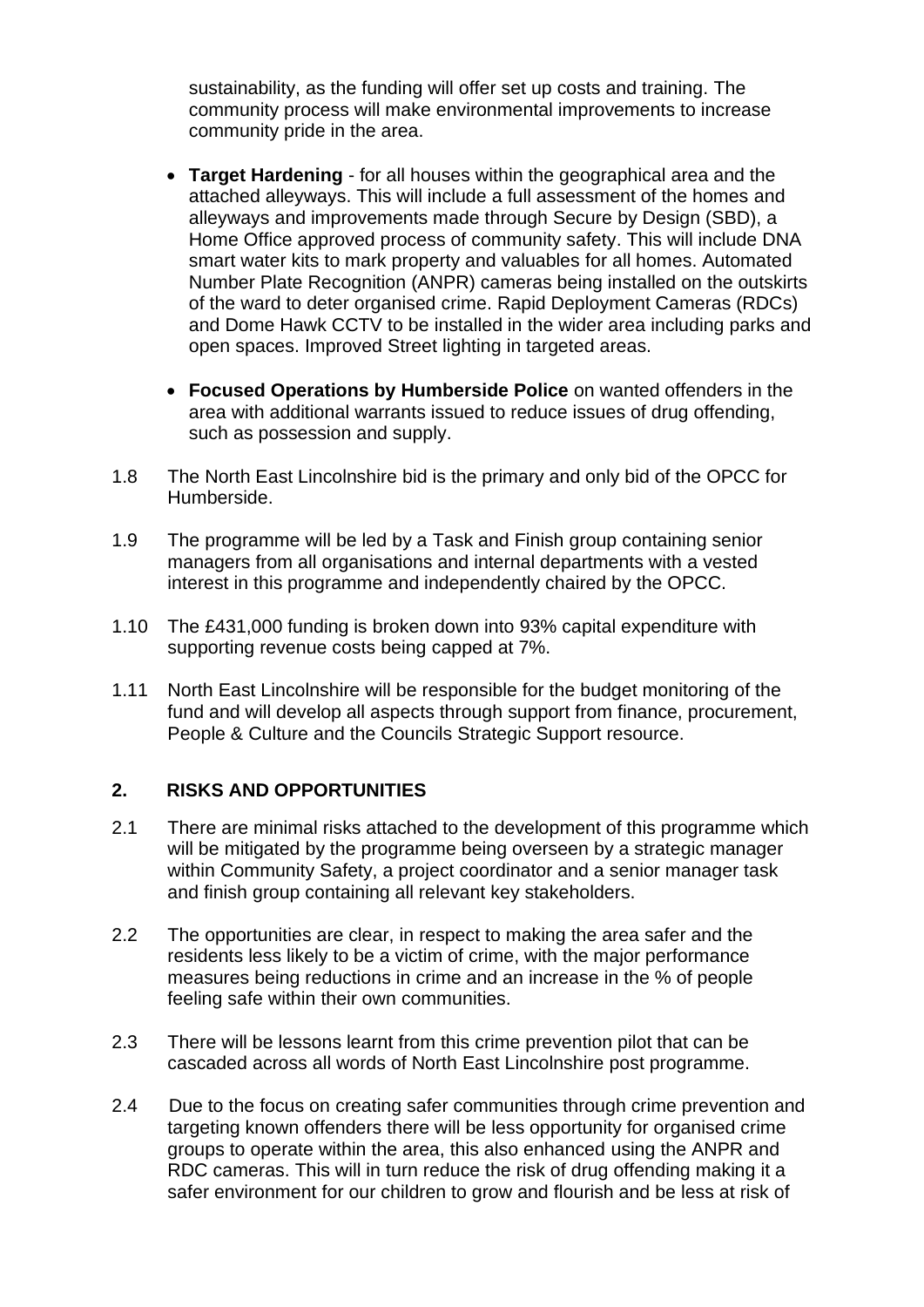being entrenched in county lines.

## **3. OTHER OPTIONS CONSIDERED**

3.1 The option for the Council programme delivery, described above, was directed by the Humberside Police Environmental Visual Audit. The area of focus was determined by the crime data and the classifications of crime were a requisite of the funding application from the Home Office.

#### **4. REPUTATION AND COMMUNICATIONS CONSIDERATIONS**

- 4.1 There are potential positive reputational implications for the Council resulting from the decision, this due to amount of funding being directed into the borough focusing on neighbourhood crime and community safety, ultimately with the intention of ensuring people feel and are safe within their own communities.
- 4.2 A programme action plan will be developed to ensure outcomes are achieved within provided timescales. This will include a joint communications plan ensuring that messages around the development and delivery of the programme are disseminated especially to the community directly involved. There are no known statutory communication requirements involved in the delivery of this programme.
- 4.3 Consultation will be developed with the community involved, this where the encouragement of community networks will be formed and driven to ensure long term sustainability.

## **5. FINANCIAL CONSIDERATIONS**

- 5.1 The programme of crime prevention will be funded through the Safer Streets fund to the value of £431,000.00. This as previously stated is 93% capital investment, with only 7% being allowed for revenue / support costs. The funding will be provided to NELC via a grant agreement with the OPCC for Humberside and will be provided quarterly in arrears. This will sit in a standalone budget within Safer & Partnerships and managed through normal budget monitoring processes.
- 5.2 There is an expectation of 20% match funding, this has been shown within the budget toolkit for the Home Office as revenue contribution across the partners in strategically managing and driving the programme.
- 5.3 There is no further proposed income generation from this programme, it is stand alone, supported 100% in relation to cash by the Home Office. The programme offers value for money in the reduced costs of crime apportioned to reduced victimisation of serious acquisitive crime and improved quality of life for the residents and the community by improvements in such as aspects to street lighting, street cleaning and preventative measures such as CCTV.

## **6. CLIMATE CHANGE AND ENVIRONMENTAL IMPLICATIONS**

6.1 The recommended option has implications for waste management by the expected reduction in fly tipping and supports the Councils Green Space